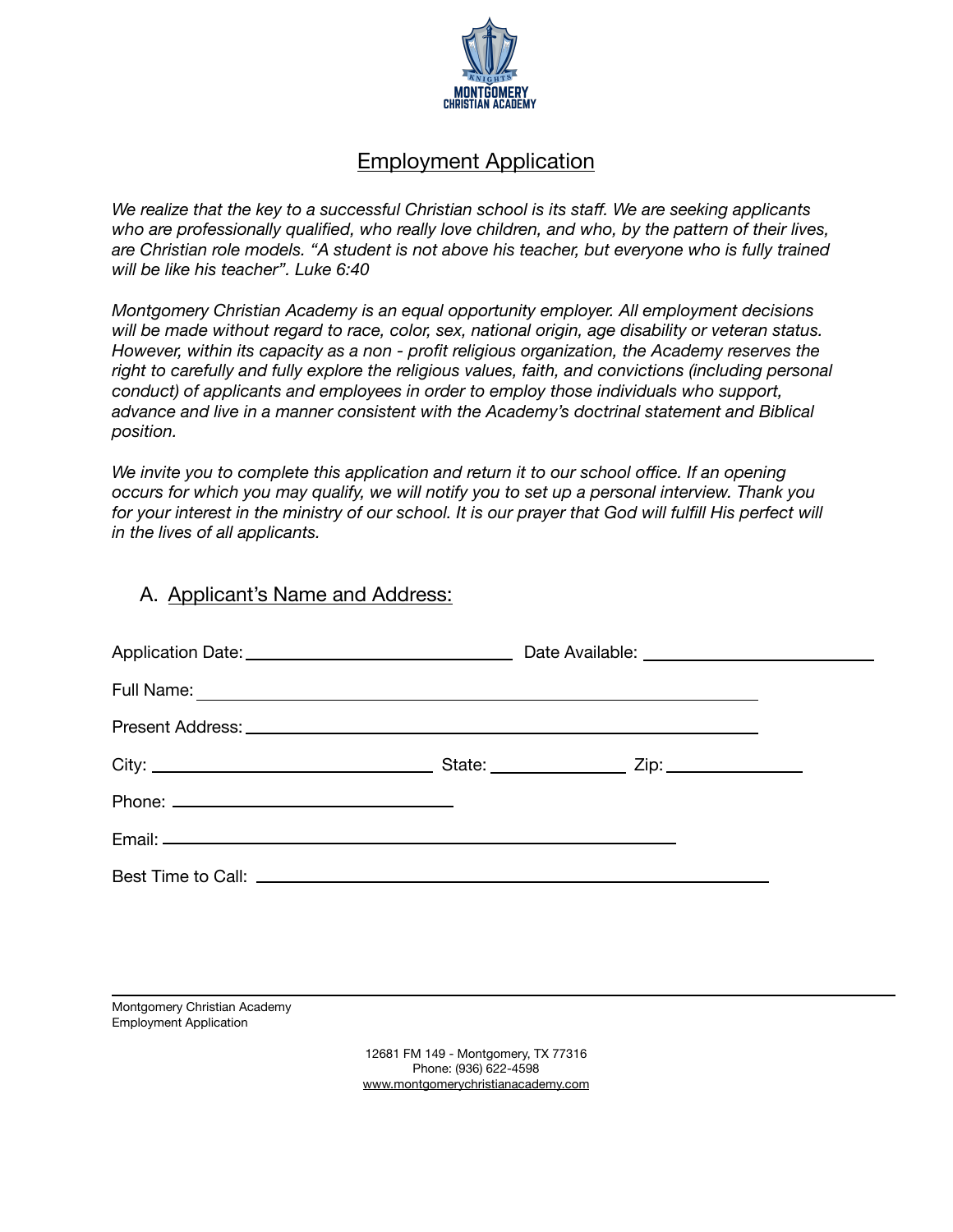

#### B. Position Desired:

Please indicated your choice in parentheses. If more than one applies, number them in order of preference. Then, to the right indicated the grades or subjects in order of preference

- ( ) Kindergarten
- $($  ) Grades 1-6
- ( ) Grade 7 & 8
- ( ) Substitute
- ( ) Coach
- ( ) Staff

( ) Full Time ( ) Part Time

#### **Extracurricular Activities:**

Please list activities or sports which you would be capable of and willing to direct, sponsor, advise, or coach. Indicate grade or ability levels and qualifications.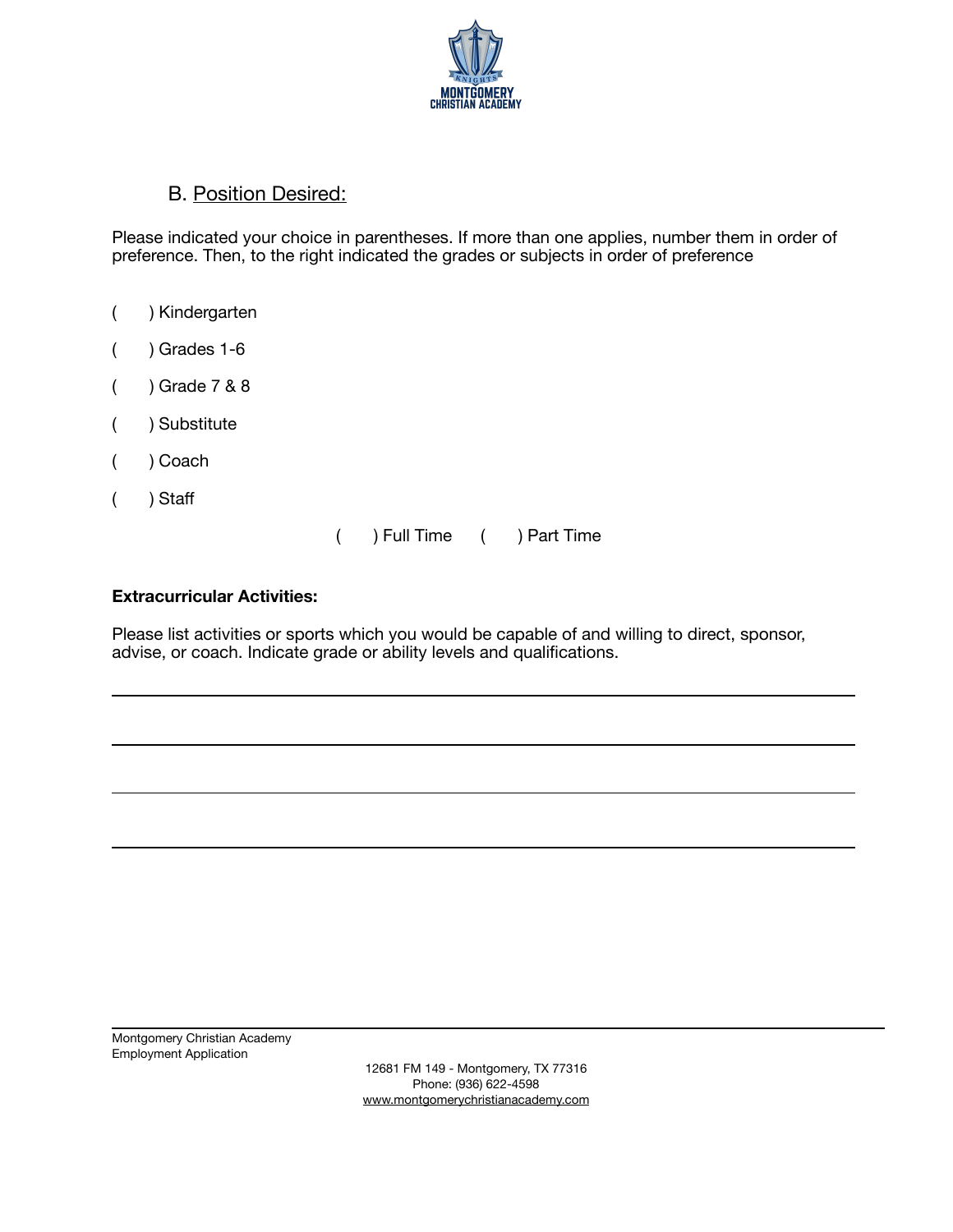

# C. Professional Qualifications:

Should you be offered an interview, unofficial copies of your transcript must be provided to MCA for review.

| <b>Formal Training:</b>                                                                                                                                                                                                        |  |
|--------------------------------------------------------------------------------------------------------------------------------------------------------------------------------------------------------------------------------|--|
|                                                                                                                                                                                                                                |  |
|                                                                                                                                                                                                                                |  |
|                                                                                                                                                                                                                                |  |
|                                                                                                                                                                                                                                |  |
|                                                                                                                                                                                                                                |  |
| Honors / Awards: University of the Contract of the Contract of the Contract of the Contract of the Contract of the Contract of the Contract of the Contract of the Contract of the Contract of the Contract of the Contract of |  |
| <b>Teaching Experience:</b>                                                                                                                                                                                                    |  |
| Do you have a particular textbook series or textbooks you prefer?                                                                                                                                                              |  |
|                                                                                                                                                                                                                                |  |
|                                                                                                                                                                                                                                |  |
| List any books or articles that you have read recently that have helped you grow professionally:                                                                                                                               |  |
|                                                                                                                                                                                                                                |  |
|                                                                                                                                                                                                                                |  |
|                                                                                                                                                                                                                                |  |
|                                                                                                                                                                                                                                |  |
|                                                                                                                                                                                                                                |  |
| Montgomery Christian Academy<br><b>Employment Application</b><br>12681 FM 149 - Montgomery, TX 77316                                                                                                                           |  |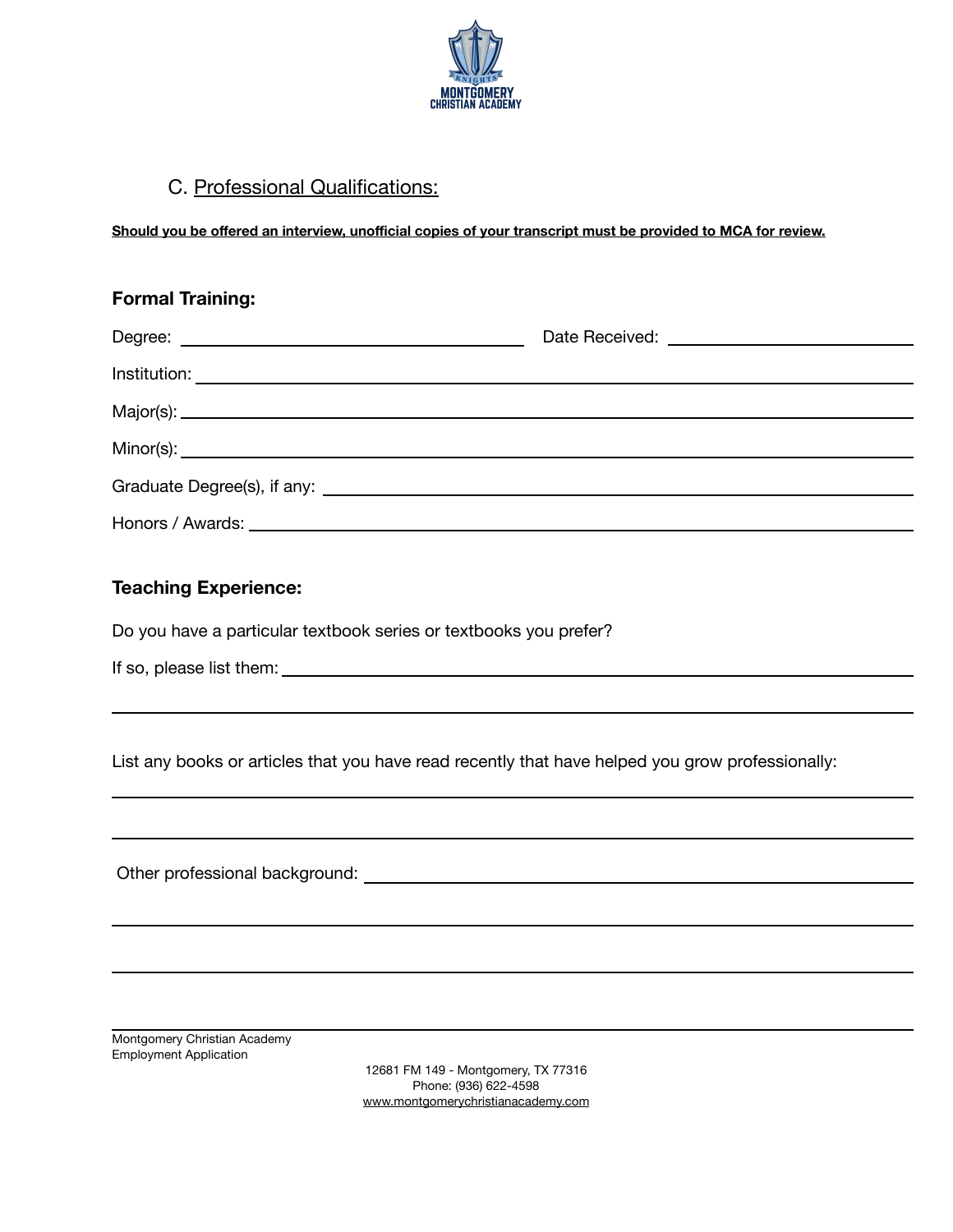

#### **Teaching Credentials**

Do you have a state teaching certificate or are you eligible for one?

If applying for a teaching position, please attach photocopies of any certificates held.

State: State: State: State: State: State: State: State: State: State: State: State: State: State: State: State: State: State: State: State: State: State: State: State: State: State: State: State: State: State: State: State

Type:

Expiration Date: **Expiration Date:** 

#### **Christian School Preparation:**

Have you had any courses in the Christian Philosophy of Education? If so, where and when?

#### D. Employment History:

Please start with your current or most recent employer and works backwards for the past ten years. If necessary, you may make copies of this page.

| Supervisor's Name and Phone Number:                                                                                                                                                                                            |                                                                                   |
|--------------------------------------------------------------------------------------------------------------------------------------------------------------------------------------------------------------------------------|-----------------------------------------------------------------------------------|
|                                                                                                                                                                                                                                |                                                                                   |
| 2. Employer: 2. Employer: 2. Employer: 2. Employer: 2. Employer: 2. Employer: 2. Employer: 2. Employer: 2. Employer: 2. Employer: 2. Employer: 2. Employer: 2. Employer: 2. Employer: 2. Employer: 2. Employer: 2. Employer: 2 |                                                                                   |
|                                                                                                                                                                                                                                | Position: ___________________________________Dates of Employment: _______________ |
|                                                                                                                                                                                                                                |                                                                                   |
|                                                                                                                                                                                                                                |                                                                                   |
|                                                                                                                                                                                                                                |                                                                                   |
| Montgomery Christian Academy                                                                                                                                                                                                   |                                                                                   |
| <b>Employment Application</b><br>12681 FM 149 - Montgomery, TX 77316                                                                                                                                                           | (0.001, 0.001)                                                                    |

Phone: (936) 622-4598 [www.montgomerychristianacademy.com](http://www.montgomerychristianacademy.com)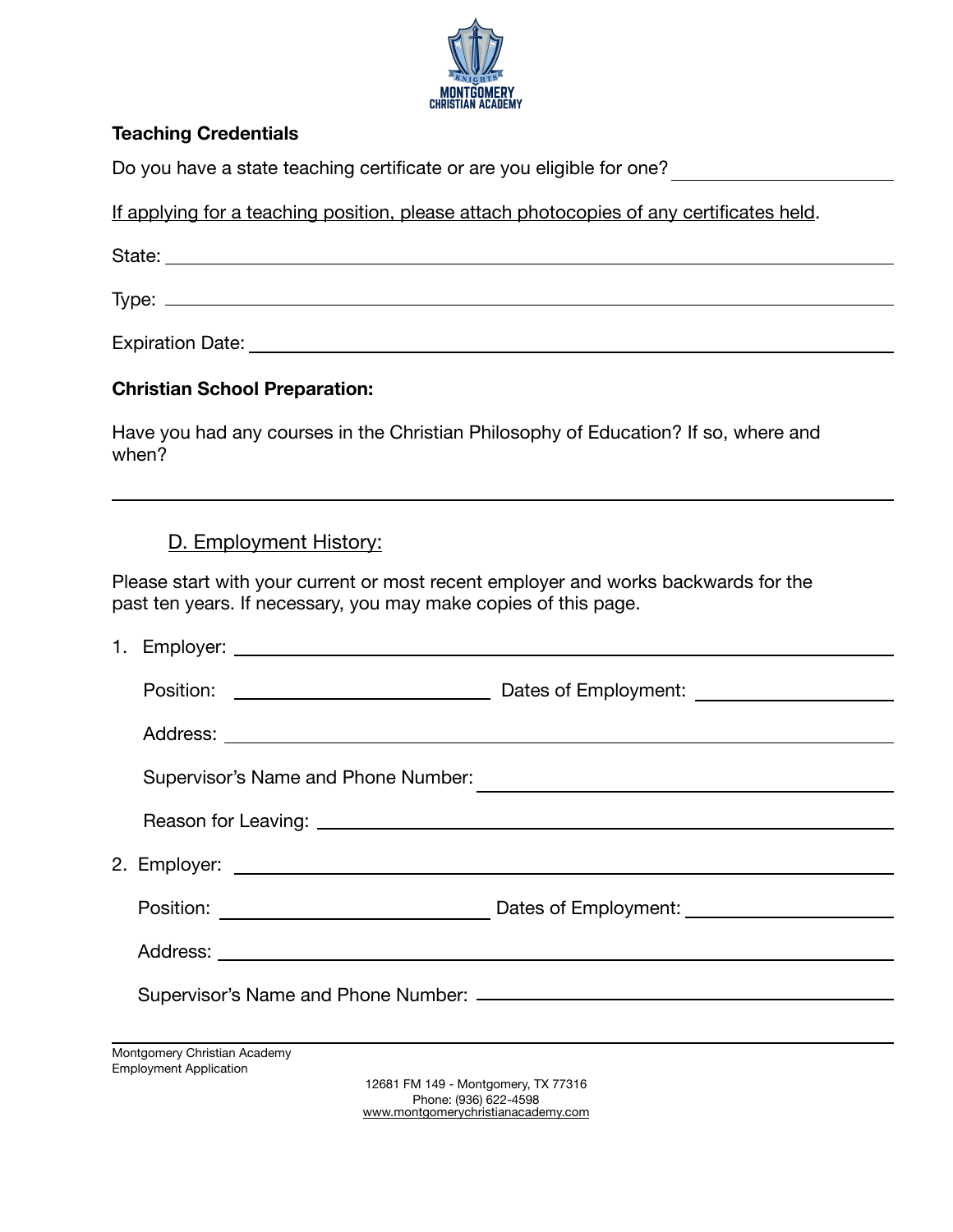

|                         | Supervisor's Name and Phone Number:<br><u> Contract Communication</u> |
|-------------------------|-----------------------------------------------------------------------|
|                         |                                                                       |
|                         |                                                                       |
|                         |                                                                       |
|                         |                                                                       |
|                         |                                                                       |
|                         |                                                                       |
| E. Personal References: |                                                                       |

Do not list family members or relatives for references.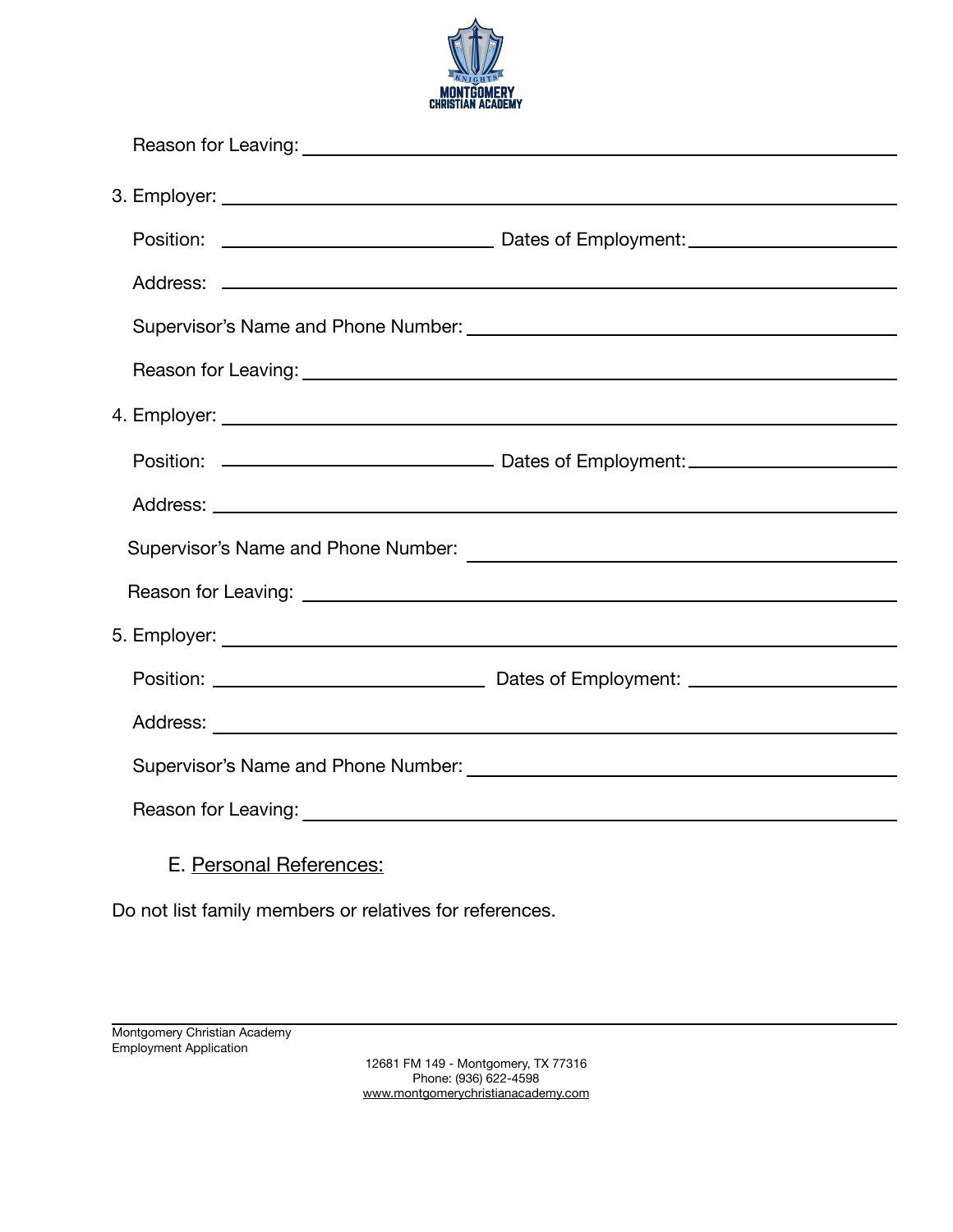

Give three references that are qualified to speak of your character, spiritual faith and commitment, and Christian service. **List your current pastor first.** 

| 1. | Name:                                                         |                                                                                                                                                                    |  |  |
|----|---------------------------------------------------------------|--------------------------------------------------------------------------------------------------------------------------------------------------------------------|--|--|
|    |                                                               |                                                                                                                                                                    |  |  |
|    |                                                               |                                                                                                                                                                    |  |  |
|    |                                                               | Position:                                                                                                                                                          |  |  |
|    | 2. Name:                                                      | <u> 1989 - Johann Stoff, Amerikaansk politiker († 1908)</u>                                                                                                        |  |  |
|    | <b>Complete Address:</b>                                      | <u> 1989 - Johann Harry Harry Harry Harry Harry Harry Harry Harry Harry Harry Harry Harry Harry Harry Harry Harry</u>                                              |  |  |
|    |                                                               |                                                                                                                                                                    |  |  |
|    | Phone: (                                                      | Position:                                                                                                                                                          |  |  |
|    | 3. Name:                                                      |                                                                                                                                                                    |  |  |
|    | <b>Complete Address:</b>                                      | <u> 1989 - Johann Barbara, martxa alemaniar arg</u>                                                                                                                |  |  |
|    |                                                               |                                                                                                                                                                    |  |  |
|    |                                                               | Position:<br><u> 1989 - Johann Marie Barn, mars et al.</u>                                                                                                         |  |  |
|    |                                                               | Give three references that are qualified to speak of your professional training and<br>experience. List your current or most recent principal or supervisor first. |  |  |
| 1. | Name:                                                         |                                                                                                                                                                    |  |  |
|    | <b>Complete Address:</b>                                      |                                                                                                                                                                    |  |  |
|    |                                                               |                                                                                                                                                                    |  |  |
|    | Phone: (                                                      | Position:<br><u> 1980 - Jan James James James III (</u><br><u> 1980 - Jan Barbara Barat, manala</u>                                                                |  |  |
|    |                                                               |                                                                                                                                                                    |  |  |
|    | Montgomery Christian Academy<br><b>Employment Application</b> | 12681 FM 149 - Montgomery, TX 77316<br>Phone: (936) 622-4598<br>www.montgomerychristianacademy.com                                                                 |  |  |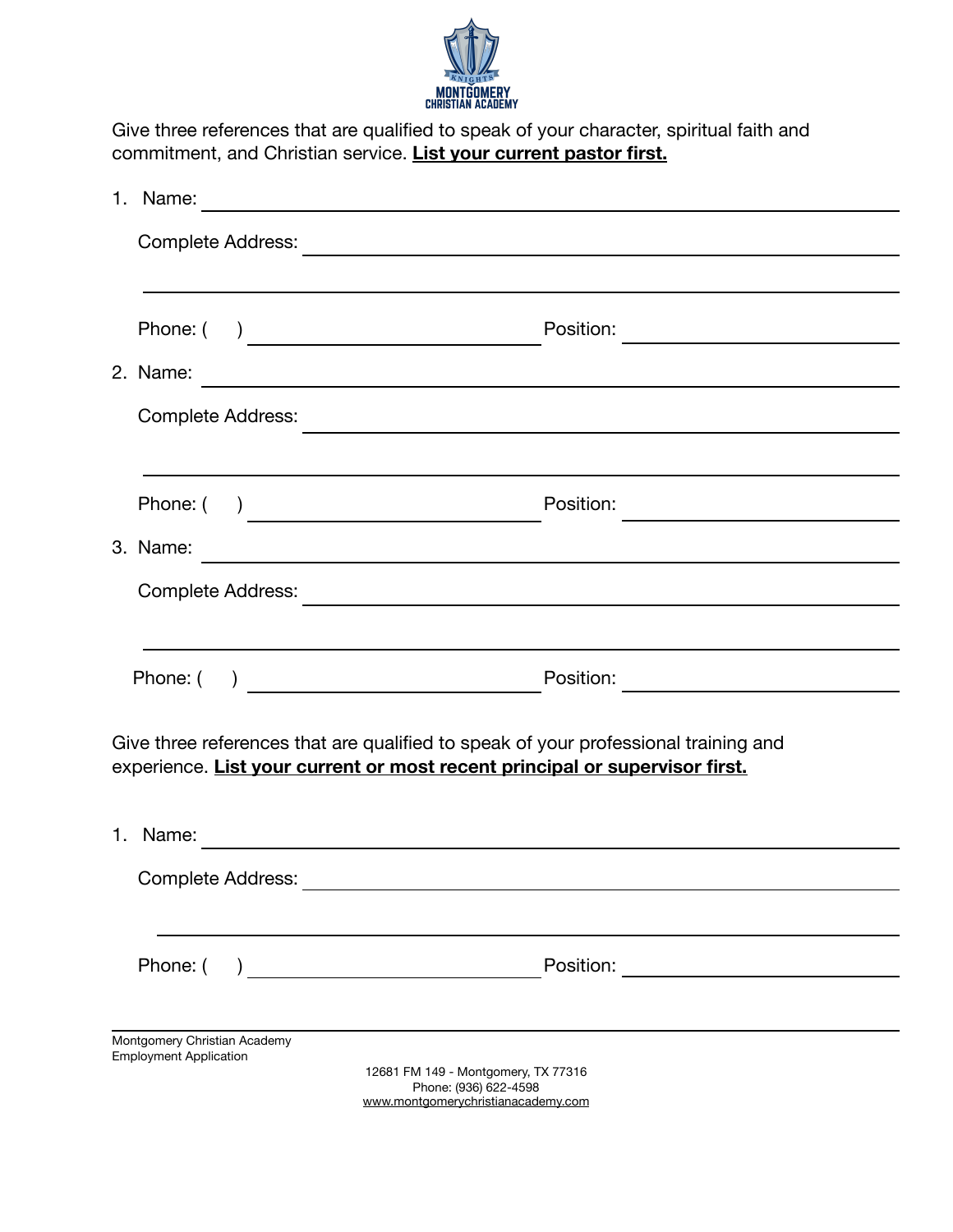

| 2. Name:<br><u> 1980 - Andrea Amerikaanse kommunister (</u> |                                  |                                                                                  |                                             |                                                       |  |
|-------------------------------------------------------------|----------------------------------|----------------------------------------------------------------------------------|---------------------------------------------|-------------------------------------------------------|--|
|                                                             |                                  |                                                                                  |                                             |                                                       |  |
|                                                             |                                  |                                                                                  | Position:                                   | <u> 1989 - Johann Barbara, martin a</u>               |  |
|                                                             |                                  |                                                                                  |                                             |                                                       |  |
| Complete Address:                                           |                                  |                                                                                  |                                             |                                                       |  |
|                                                             |                                  |                                                                                  |                                             |                                                       |  |
| Phone: $( )$                                                |                                  |                                                                                  |                                             |                                                       |  |
|                                                             |                                  |                                                                                  |                                             |                                                       |  |
|                                                             | <b>All Applicants</b>            |                                                                                  |                                             |                                                       |  |
|                                                             | <b>Computer/Technical Skills</b> |                                                                                  |                                             |                                                       |  |
|                                                             |                                  | Please check the box indicating your<br>ability level for each of the following: |                                             |                                                       |  |
| General                                                     | 1<br><b>No Knowledge</b>         | $\overline{2}$<br><b>Basic Knowledge</b>                                         | 3<br><b>Personally</b><br><b>Proficient</b> | $\overline{4}$<br>Proficient, able to<br>train others |  |
| Mac                                                         |                                  |                                                                                  |                                             |                                                       |  |
| Windows                                                     |                                  |                                                                                  |                                             |                                                       |  |
| Internet                                                    |                                  |                                                                                  |                                             |                                                       |  |
| <b>MS Outlook</b>                                           |                                  |                                                                                  |                                             |                                                       |  |
| MS Word                                                     |                                  |                                                                                  |                                             |                                                       |  |
| <b>MS Excel</b>                                             |                                  |                                                                                  |                                             |                                                       |  |
| <b>MS Powerpoint</b>                                        |                                  |                                                                                  |                                             |                                                       |  |
| <b>MS Publisher</b>                                         |                                  |                                                                                  |                                             |                                                       |  |
| <b>MS Access</b>                                            |                                  |                                                                                  |                                             |                                                       |  |

Montgomery Christian Academy<br>Employment Application

Employment Application 12681 FM 149 - Montgomery, TX 77316 Phone: (936) 622-4598 [www.montgomerychristianacademy.com](http://www.montgomerychristianacademy.com)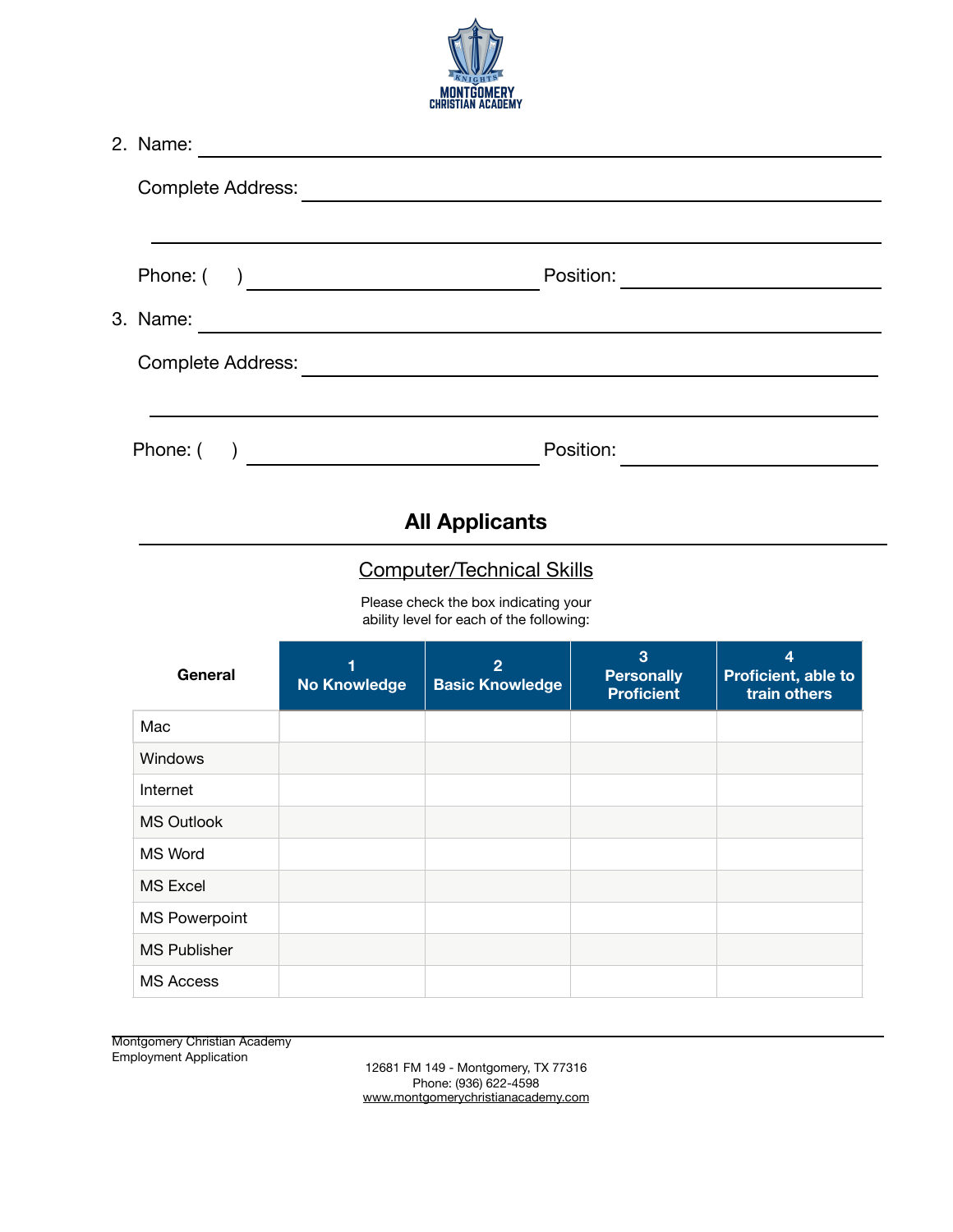

| Course<br><b>Management</b><br><b>Systems</b> | <b>No Knowledge</b> | $\overline{2}$<br><b>Basic Knowledge</b> | 3<br><b>Personally</b><br><b>Proficient</b> | 4<br>Proficient, able to<br>train others |
|-----------------------------------------------|---------------------|------------------------------------------|---------------------------------------------|------------------------------------------|
| <b>Online Grades</b>                          |                     |                                          |                                             |                                          |
| <b>Online Assignments</b>                     |                     |                                          |                                             |                                          |
| Course Webpage<br>Management                  |                     |                                          |                                             |                                          |
| Renweb - FACTS                                |                     |                                          |                                             |                                          |
| Renweb LMS -<br><b>FACTS</b>                  |                     |                                          |                                             |                                          |

Explain ways that you have used computer technology to enrich a unit of teaching or daily lesson:

Employment Application 12681 FM 149 - Montgomery, TX 77316 Phone: (936) 622-4598 [www.montgomerychristianacademy.com](http://www.montgomerychristianacademy.com)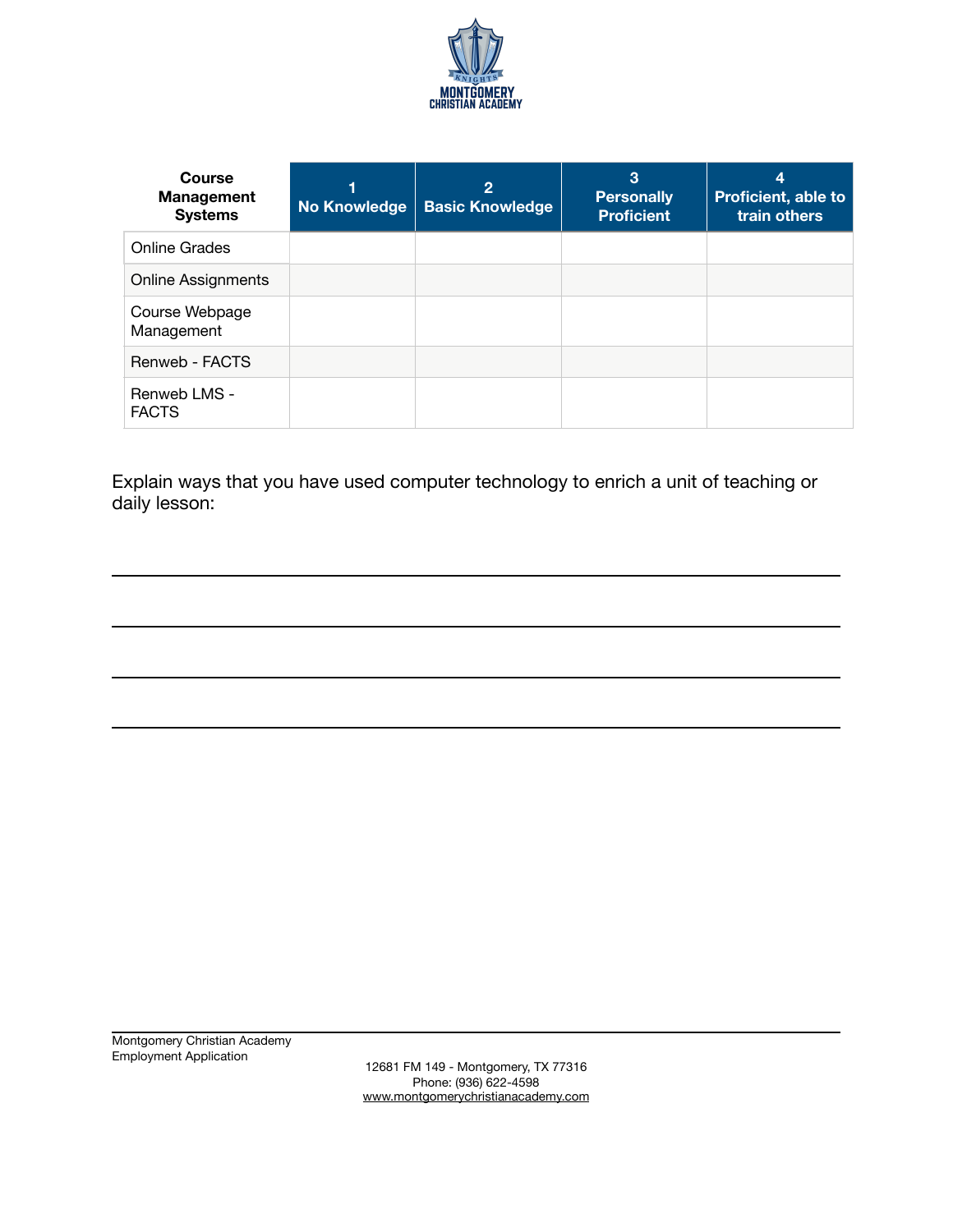

| G. Christian Background: In you own handwriting, on a separate piece of |
|-------------------------------------------------------------------------|
| paper, briefly describe your personal Christian faith.                  |

| <b>Bible</b>          | Do you believe the Bible to be the ONLY inspired and infallible Word of<br>God, our final authority in all matter of faith, truth, and conduct?<br>$)$ Yes. $($ $)$ No                                        |  |  |
|-----------------------|---------------------------------------------------------------------------------------------------------------------------------------------------------------------------------------------------------------|--|--|
|                       |                                                                                                                                                                                                               |  |  |
| Statement<br>Of Faith | Please carefully read our Statement of Faith found within this application<br>and indicate your degree of support:                                                                                            |  |  |
|                       | ) I fully support the Statement as written without mental reservations.                                                                                                                                       |  |  |
|                       |                                                                                                                                                                                                               |  |  |
|                       | ) I support the Statement except for the area(s) listed and explained<br>on a separate paper. The exceptions represent either disagreement<br>or items for which I have not formed and opinion or conviction. |  |  |
|                       |                                                                                                                                                                                                               |  |  |
| Church<br>Affiliation |                                                                                                                                                                                                               |  |  |
|                       | What is your local church affiliation?<br><u> </u>                                                                                                                                                            |  |  |
|                       |                                                                                                                                                                                                               |  |  |
|                       | H. Additional Background                                                                                                                                                                                      |  |  |
|                       | List your leisure activities or interests:                                                                                                                                                                    |  |  |

Montgomery Christian Academy Employment Application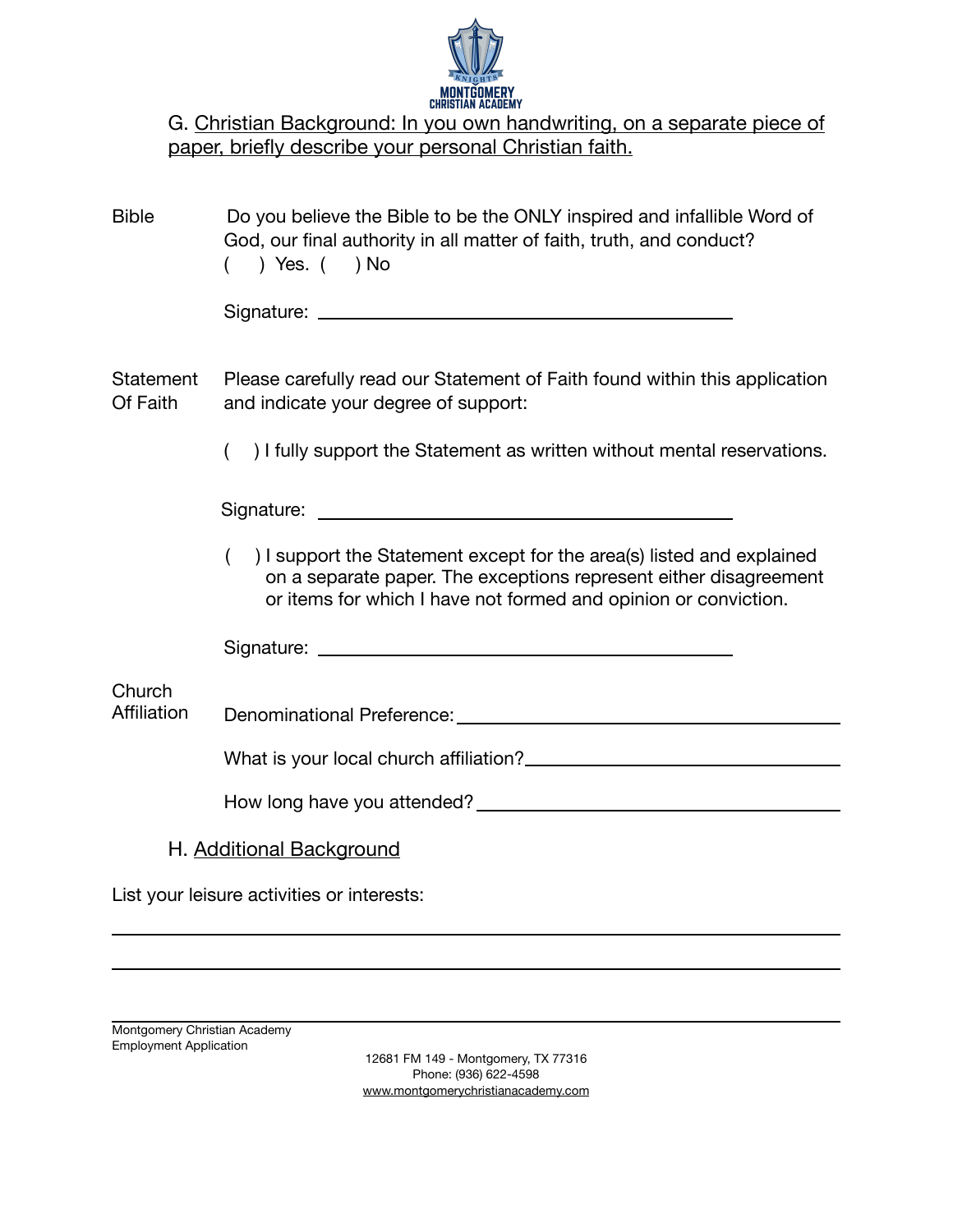

List any periodicals you read regularly:

Briefly list any experience with children other than classroom teaching:

What do you believe to be your strengths and weaknesses as a professional in the teaching / learning situation?

# I. Personal Philosophy:

In a separate document, succinctly answer the following. Most answers will require only one or two paragraphs.

- 1. Briefly describe your personal Christian faith.
- 2. Briefly state your philosophy of education.
- 3. What are the distinctive of Christian education.
- 4. What is your approach to classroom management? Be sure to include your philosophy of discipline.
- 5. What does it mean to teach a Christian Worldview?
- 6. What would you like to be doing five years from now?
- 7. Explain the reason you believe God is leading you to teach in a Christian school and to Montgomery Christian Academy in particular.
- 8. If there is additional information you would like to present regarding your candidacy, please summarize it.

Montgomery Christian Academy Employment Application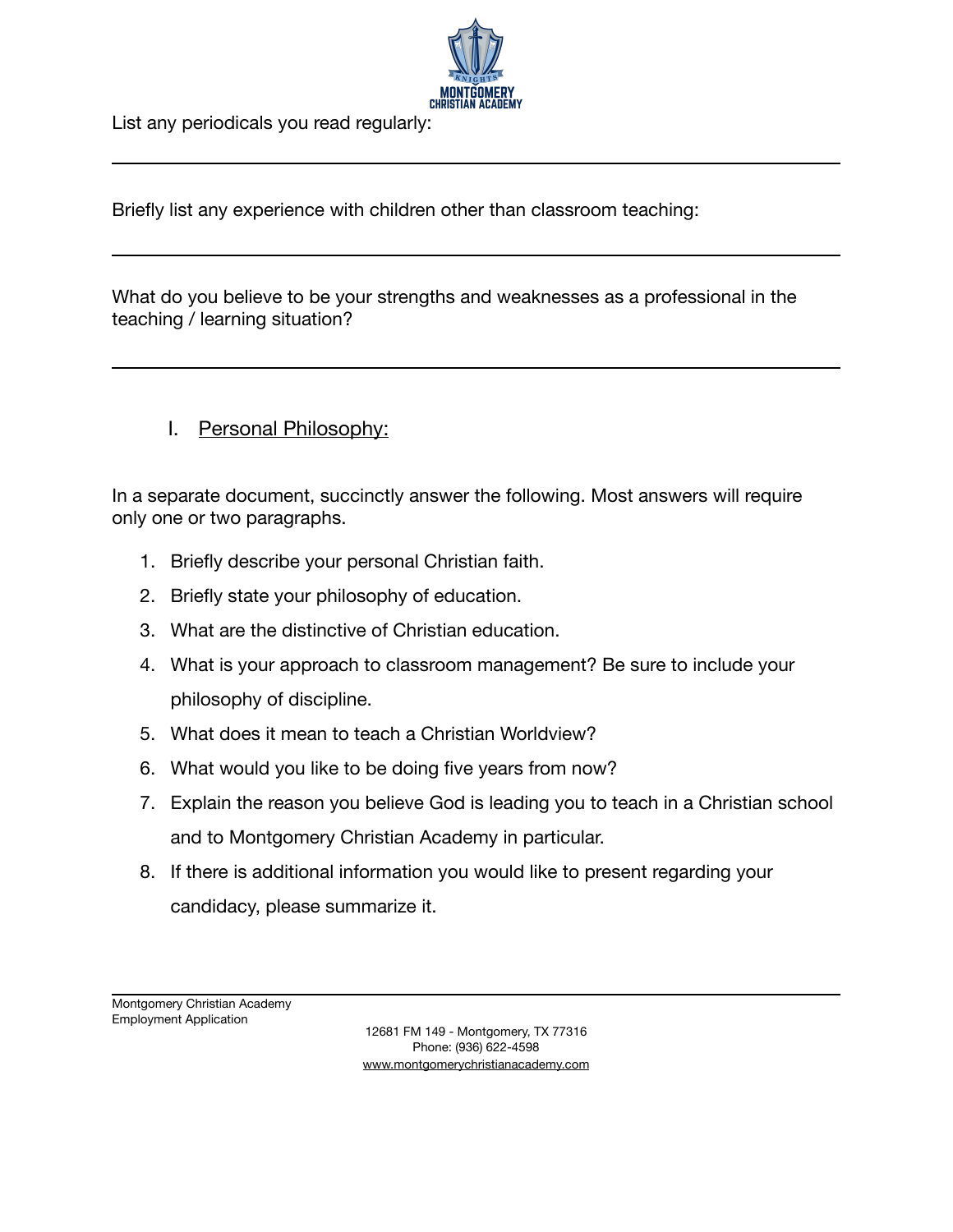

#### Statement of Faith

### **ABOUT GOD**

God is the Creator and Ruler of the Universe. He has eternally existed in three persons: the Father, the Son and the Holy Spirit. These three are co-equal and are one God. *Genesis 1:1,26,27; 3:22; Psalm 90:2; Matthew 28:19; 1 Peter 1:2; 2 Corinthians 13:14*

#### **ABOUT MAN**

Man is made in the spiritual image of God, to be like Him in character. He is the supreme object of God's creation. Although man has tremendous potential for good, he is marred by an attitude of disobedience toward God called "sin." This attitude separates man from God. *Genesis 1:27; Psalm 8:3-6; Isaiah 53:6a; Romans 3:23; Isaiah 59:1,2*

#### **ABOUT ETERNITY**

Man was created to exist forever. He will either exist eternally separated from God by sin, or in union with God through forgiveness and salvation. To be eternally separated from God is Hell. To be eternally in union with Him is eternal life. Heaven and Hell are places of eternal existence.

*John 3:16; John 2:25; John 5:11-13; Romans 6:23; Revelation 20:15; 1 John 5:11-12; Matthew* 

*25:31-46*

#### **ABOUT JESUS CHRIST**

Jesus Christ is the Son of God. He is co-equal with the Father. Jesus lived a sinless human life and offered Himself as the perfect sacrifice for the sins of all men by dying on a cross. He arose from the dead after three days to demonstrate His power over sin and death. He ascended to Heaven's glory and will return again to earth to reign as King of kings, and Lord of lords.

Matthew 1:22,23; Isaiah 9:6; John 1:1-5, 14:10-30; Hebrews 4:14,15; 1 Corinthians 15:3,4; Romans 1:3,4; Acts 1:9-11; 1 Timothy 6:14,15; Titus 2:13

#### **ABOUT SALVATION**

Salvation is a gift from God to man. Man can never make up for his sin by selfimprovement or good works. Only by trusting in Jesus Christ as God's offer of forgiveness can man be saved from sin's penalty. Eternal life begins the moment one receives Jesus Christ into his life by faith. *Romans 6:23; Ephesians 2:8,9; John 14:6, 1:12; Titus 3:5; Galatians 3:26; Romans 5:1*

# **ABOUT ETERNAL SECURITY**

Because God gives man eternal life through Jesus Christ, the believer is secure in salvation for eternity. Salvation is maintained by the grace and power of God, not by the self-effort of the Christian. It is the grace and keeping power of God that gives this security. *John 10:29; 2 Timothy 1:12; Hebrews 7:25; 10:10,14; 1 Peter 1:3-5*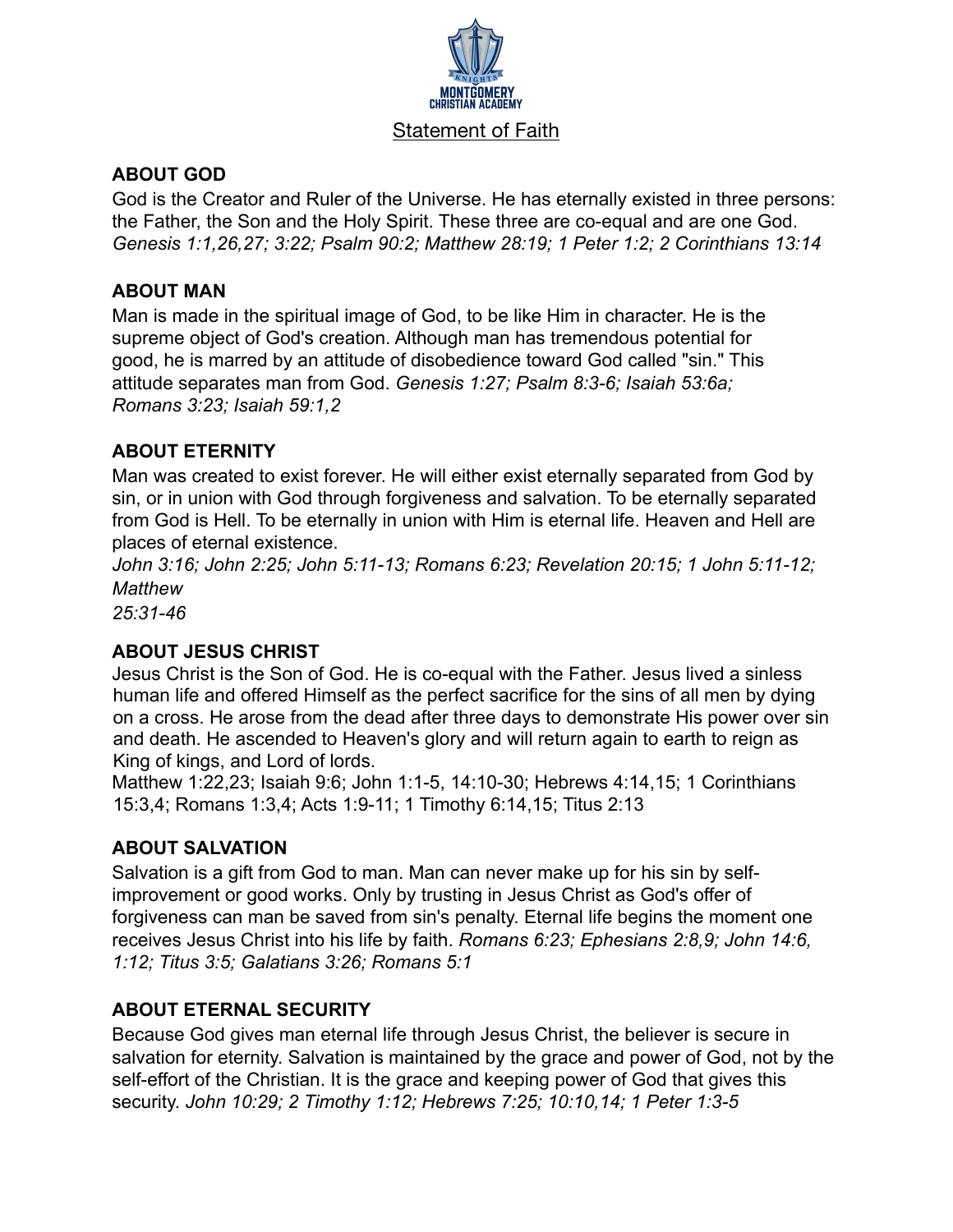

### **ABOUT THE HOLY SPIRIT**

The Holy Spirit is equal with the Father and the Son as God. He is present in the world to make men aware of their need for Jesus Christ. He also lives in every Christian from the moment of salvation. He provides the Christian with power for living, understanding of spiritual truth, and guidance in doing what is right. The Christian seeks to live under His control daily.

*2 Corinthians 3:17; John 16:7-13, 14:16,17; Acts 1:8; 1 Corinthians 2:12, 3:16; Ephesians 1:13; Galatians 5:25; Ephesians 5:1*

# **ABOUT THE BIBLE**

The Bible is God's Word to all men. It was written by human authors, under the supernatural guidance of the Holy Spirit. It is the supreme source of truth for Christian beliefs and living.

Because it is inspired by God, it is truth without any mixture of error.

*2 Timothy 3:16; 2 Peter 1:20,21; 2 Timothy 1:13; Psalm 119:105,160, 12:6; Proverbs 30:5*

# **ABOUT MARRIAGE**

Marriage is a biblical institution established by God as described by Scripture. We believe biblical marriage can only occur between one man and one woman. This school recognizes that marriage is the uniting of one man and one woman in covenant commitment.

*Genesis 2: 22-24, Proverbs 18:22, Matthew 19:3-9, Mark 10:6-12, 1 Corinthians 7:1-16, Ephesians 5:22-33, Colossians 3:18-19, Hebrews 13: 4-7*

I have read and subscribe to the above and agree to conduct myself in accordance therewith.

Signature Date Date

Montgomery Christian Academy Employment Application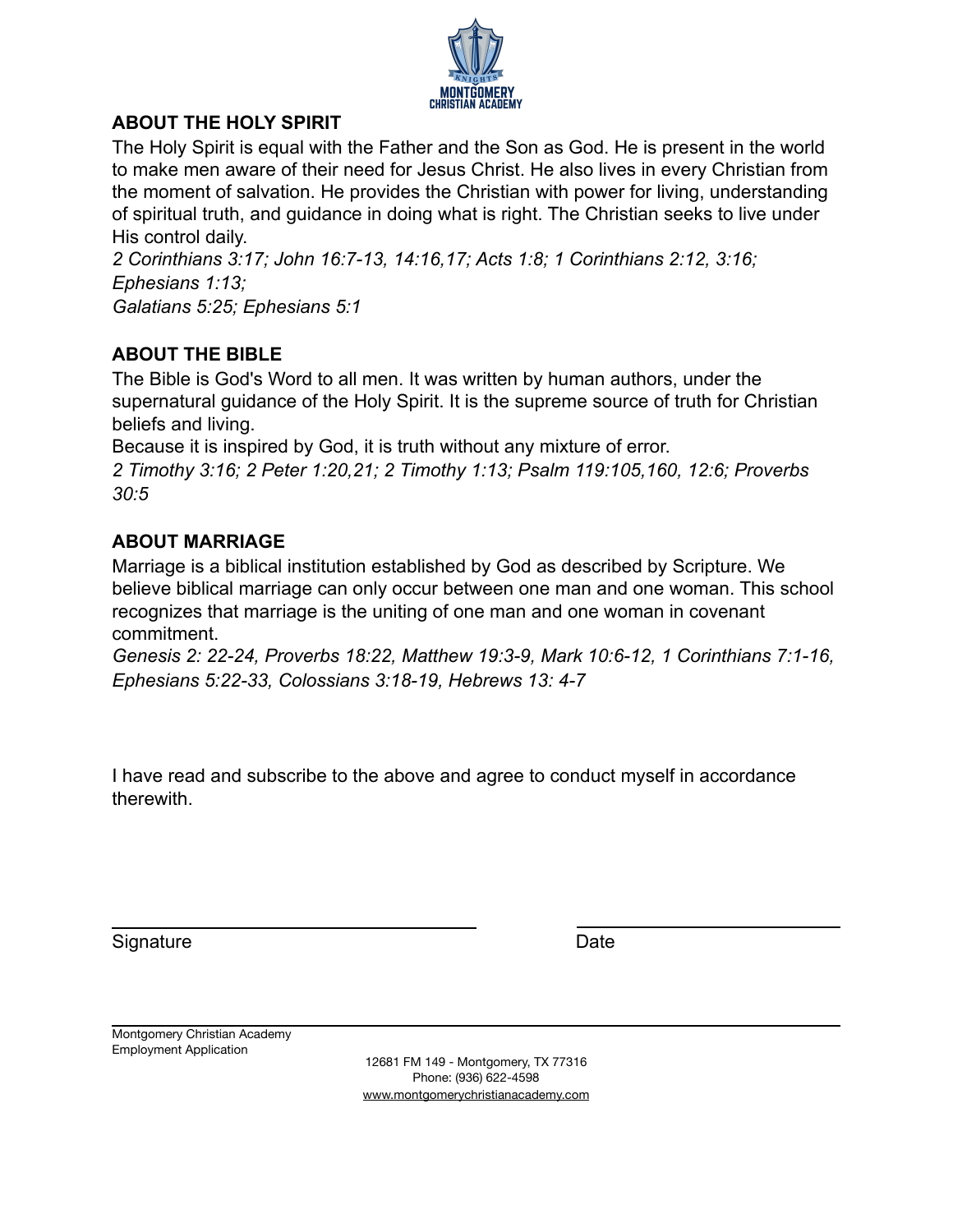

I certify that answers given in this application are true and complete to the best of my knowledge. I authorize investigation into all statements I have made on this application as may be necessary for reaching an employment decision.

In the event I am offered employment, I understand that any false or misleading information I knowingly provided in my application or interview(s) may result in discharge/or legal action.

I understand that a background check will be performed and that employment is conditional upon a favorable background check.

I understand also that, if employed, I am required to abide by all rules and regulations of the employer.

Signature of Applicant **Signature of Application** 

Please include cover letter, resume, college transcripts (unofficial acceptable), and a copy of your teaching certificate or other pertinent certifications.

*Montgomery Christian Academy is an equal opportunity employer: All employment decisions will be made without regard to race, color, sex, national origin, age disability or veteran status. However, within its legal capacity as a non-profit religious organization, the Academy reserves the right to carefully and fully explore the religious values, faith, and convictions (including personal conduct) of applicants and employees in order to employ those individuals who support, advance and live in a manner consistent with the Academy's doctrinal statement and Biblical position.* 

Montgomery Christian Academy Employment Application